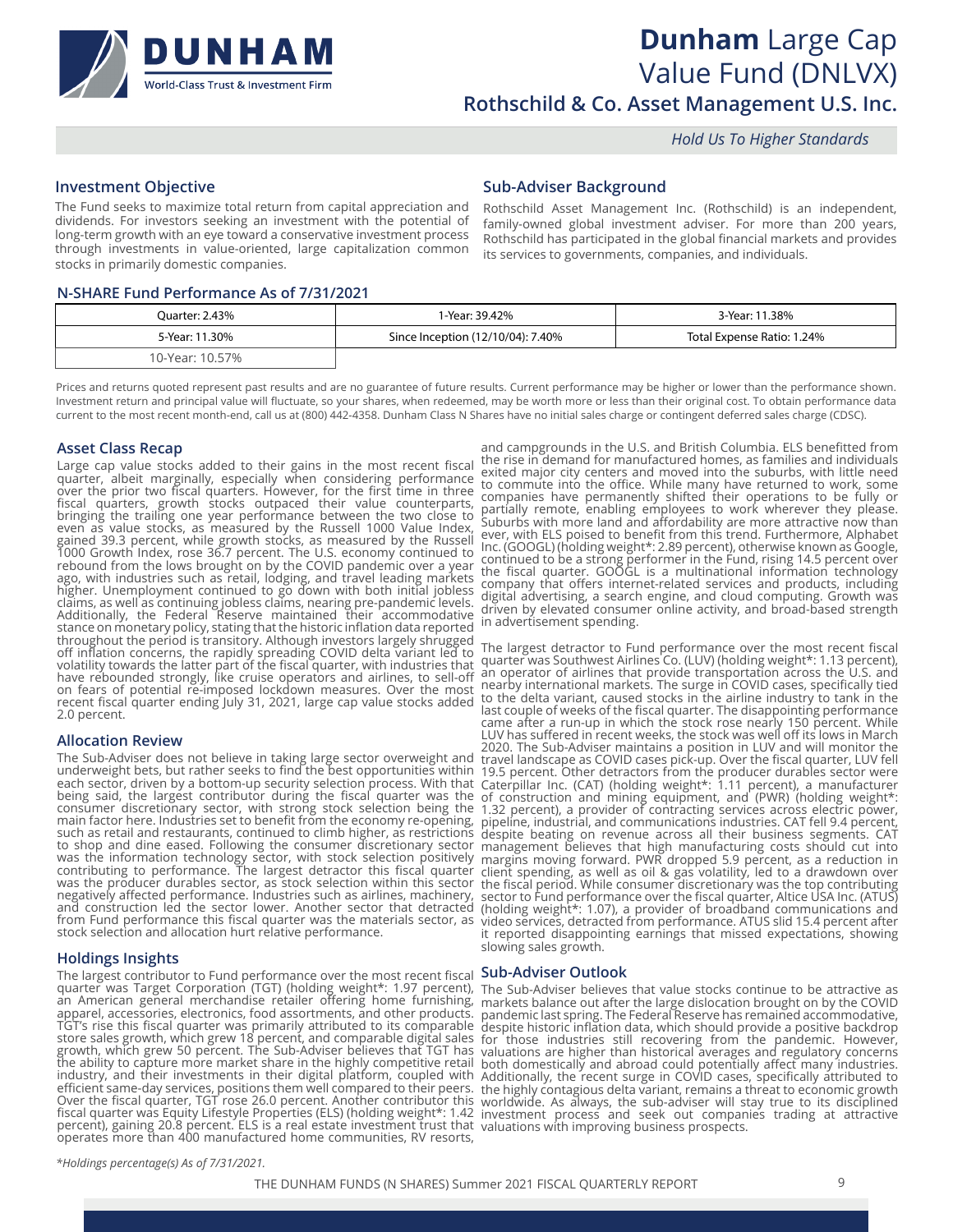

 *Hold Us To Higher Standards*

### **Class N Shares** As of July 31, 2021

| <b>DUNHAM FUNDS</b>                                                                      |                                 |            | <b>CUMULATIVE</b> |                                    |                         |                                  |
|------------------------------------------------------------------------------------------|---------------------------------|------------|-------------------|------------------------------------|-------------------------|----------------------------------|
|                                                                                          | <b>INCEPTION</b><br><b>DATE</b> | <b>NAV</b> | <b>JULY</b>       | <b>PREVIOUS</b><br><b>3 MONTHS</b> | YEAR-TO-<br><b>DATE</b> | <b>SINCE</b><br><b>INCEPTION</b> |
| Corporate/Government Bond Fund N<br>6.16.2.3.23.32.27.44.22.38.8.10.15.46.24.37          | 12/10/2004                      | 14.57      | 0.81%             | 1.96%                              | 0.00%                   | 91.54%                           |
| Monthly Distribution Fund N<br>39,8,20,29,25,46,21,30,26,40,18,11,9,42,37                | 9/29/2008                       | 32.31      | $-3.17%$          | $-3.70%$                           | $-0.90%$                | 44.74%                           |
| Floating Rate Bond Fund N<br>38,23,35,3,6,2,16,15,8,20,46,21,24                          | 11/1/2013                       | 9.19       | $-0.06%$          | 0.80%                              | 2.53%                   | 21.82%                           |
| High-Yield Bond Fund N<br>23.6.16.2.3.32,46.21,24.37                                     | 7/1/2005                        | 9.40       | $-0.01%$          | 1.41%                              | 3.18%                   | 132.80%                          |
| International Opportunity Bond Fund N<br>6.3.16.8.7.15.10.46.21.23.2.24.28.43.37         | 11/1/2013                       | 9.40       | 0.41%             | 1.88%                              | 0.43%                   | 0.55%                            |
| Dynamic Macro Fund N<br>4,8,11,17,20,12,1,10,15,7,44,26,6,16,3,23,40,34,46,21,42,24,37   | 4/29/2010                       | 11.18      | 1.73%             | 4.19%                              | 7.09%                   | 29.14%                           |
| Long/Short Credit Fund N<br>39,8,20,13,43,6,3,2,16,5,44,22,23,30,38,10,15,46,21,31,24,37 | 12/10/2004                      | 9.70       | $-0.03%$          | 0.65%                              | 2.15%                   | 142.03%                          |
| Large Cap Value Fund N<br>19,42,14,46,24,37                                              | 12/10/2004                      | 18.54      | 1.26%             | 2.43%                              | 19.00%                  | 228.46%                          |
| Focused Large Cap Growth Fund N                                                          | 12/9/2011                       | 42.73      | 3.51%             | 8.56%                              | 13.92%                  | 404.58%                          |
| Real Estate Stock Fund N<br>33, 34, 42, 28, 24, 40, 46, 21, 30, 37                       | 12/10/2004                      | 20.45      | $-4.97%$          | $-0.92%$                           | 6.51%                   | 263.60%                          |
| <b>International Stock Fund N</b><br>15, 10, 42, 7, 30, 24, 46, 21, 37                   | 12/10/2004                      | 20.96      | $-0.24%$          | 2.14%                              | 10.37%                  | 182.62%                          |
| Small Cap Value Fund N<br>40.42.14.24.15.30.46.21.37                                     | 12/10/2004                      | 17.84      | $-2.09%$          | $-0.94%$                           | 22.19%                  | 192.46%                          |
| Emerging Markets Stock Fund N<br>10, 15, 42, 36, 7, 30, 46, 21, 24, 37                   | 12/10/2004                      | 18.64      | $-5.24%$          | $-5.24%$                           | $-2.46%$                | 171.44%                          |
| Small Cap Growth Fund N<br>40.42.41.24.30.46.21.37                                       | 12/10/2004                      | 26.81      | $-1.47%$          | 1.13%                              | 10.15%                  | 588.26%                          |

Prices and returns quoted represent past results and are no guarantee of future results. Current performance may be higher or lower than the performance shown. Investment return and principal value will fluctuate, so your shares, when redeemed, may be worth more or less than their original cost. To obtain performance data current to the most recent month-end, call us at (800) 442-4358. Dunham Class N Shares have no initial sales charge or contingent deferred sales charge (CDSC).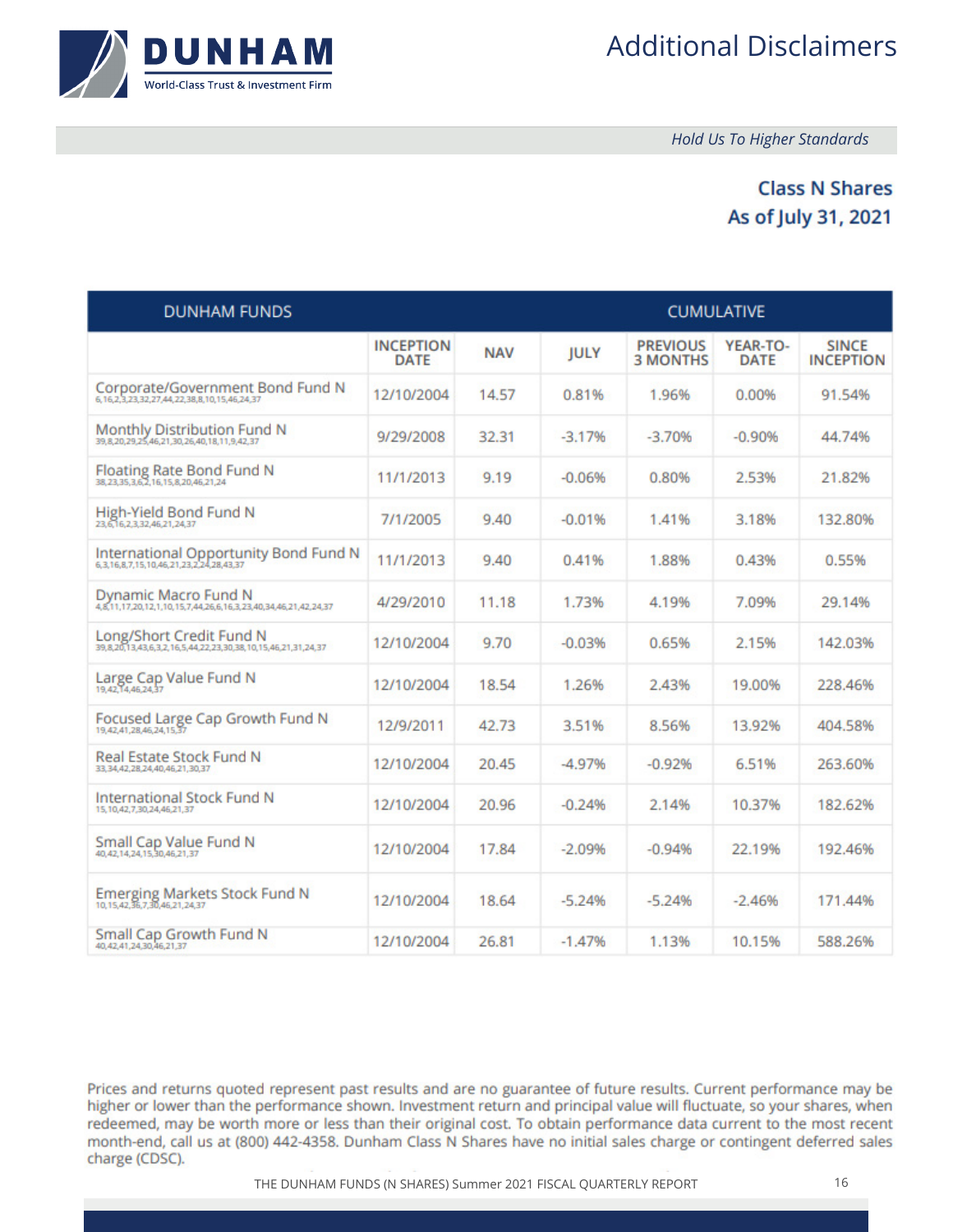

 *Hold Us To Higher Standards*

### **Class N Shares** As of July 31, 2021

| <b>DUNHAM FUNDS</b>                                                                      |        |        | <b>ANNUALIZED RETURNS</b> |         |                                  |                                       |
|------------------------------------------------------------------------------------------|--------|--------|---------------------------|---------|----------------------------------|---------------------------------------|
|                                                                                          | 1 YEAR | 3 YEAR | 5 YEAR                    | 10 YEAR | <b>SINCE</b><br><b>INCEPTION</b> | <b>EXPENSE</b><br>RATIO <sup>45</sup> |
| Corporate/Government Bond Fund N<br>6,16,2,3,23,32,27,44,22,38,8,10,15,46,24,37          | 1.45%  | 5.40%  | 3.01%                     | 3.19%   | 3.98%                            | 1.24%                                 |
| Monthly Distribution Fund N<br>39,8,20,29,25,46,21,30,26,40,18,11,9,42,37                | 1.33%  | 1.04%  | 2.22%                     | 2.64%   | 2.92%                            | 2.22%                                 |
| Floating Rate Bond Fund N<br>38,23,35,3,6,2,16,15,8,20,46,21,24                          | 7.68%  | 2.42%  | 3.01%                     | N/A     | 2.58%                            | 1.01%                                 |
| High-Yield Bond Fund N<br>23,6,16,2,3,32,46,21,24,37                                     | 9.93%  | 6.71%  | 6.18%                     | 5.02%   | 5.39%                            | 1.14%                                 |
| International Opportunity Bond Fund N<br>6.3.16.8.7.15.10.46.21,23,2,24,28,43,37         | 6.37%  | 2.29%  | 0.40%                     | N/A     | 0.07%                            | 1.61%                                 |
| Dynamic Macro Fund N<br>4,8,11,17,20,12,1,10,15,7,44,26,6,16,3,23,40,34,46,21,42,24,37   | 11.97% | 4.68%  | 3.75%                     | 2.43%   | 2.30%                            | 1.79%                                 |
| Long/Short Credit Fund N<br>39,8,20,13,43,6,3,2,16,5,44,22,23,30,38,10,15,46,21,31,24,37 | 4.98%  | 4.52%  | 6.41%                     | 5.30%   | 5.45%                            | 1.45%                                 |
| Large Cap Value Fund N<br>19,42,14,46,24,37                                              | 39.42% | 11.38% | 11.30%                    | 10.57%  | 7.40%                            | 1.24%                                 |
| Focused Large Cap Growth Fund N<br>19,42,41,28,46,24,15,37                               | 32.16% | 28.03% | 24.86%                    | N/A     | 18.26%                           | 1.30%                                 |
| Real Estate Stock Fund N<br>33.34.42.28.24.40.46.21.30.37                                | 21.34% | 15.44% | 7.83%                     | 10.24%  | 8.06%                            | 1.20%                                 |
| <b>International Stock Fund N</b><br>15, 10, 42, 7, 30, 24, 46, 21, 37                   | 37.18% | 11.04% | 11.27%                    | 6.96%   | 6.44%                            | 1.71%                                 |
| Small Cap Value Fund N<br>40,42,14,24,15,30,46,21,37                                     | 52.96% | 6.66%  | 10.21%                    | 9.59%   | 6.66%                            | 1.26%                                 |
| Emerging Markets Stock Fund N<br>10, 15, 42, 36, 7, 30, 46, 21, 24, 37                   | 22.97% | 9.22%  | 9.95%                     | 2.20%   | 6.18%                            | 1.88%                                 |
| <b>Small Cap Growth Fund N</b><br>40, 42, 41, 24, 30, 46, 21, 37                         | 50.90% | 24.45% | 24.26%                    | 16.19%  | 12.28%                           | 1.78%                                 |

Prices and returns quoted represent past results and are no guarantee of future results. Current performance may be higher or lower than the performance shown. Investment return and principal value will fluctuate, so your shares, when redeemed, may be worth more or less than their original cost. To obtain performance data current to the most recent month-end, call us at (800) 442-4358. Dunham Class N Shares have no initial sales charge or contingent deferred sales charge (CDSC).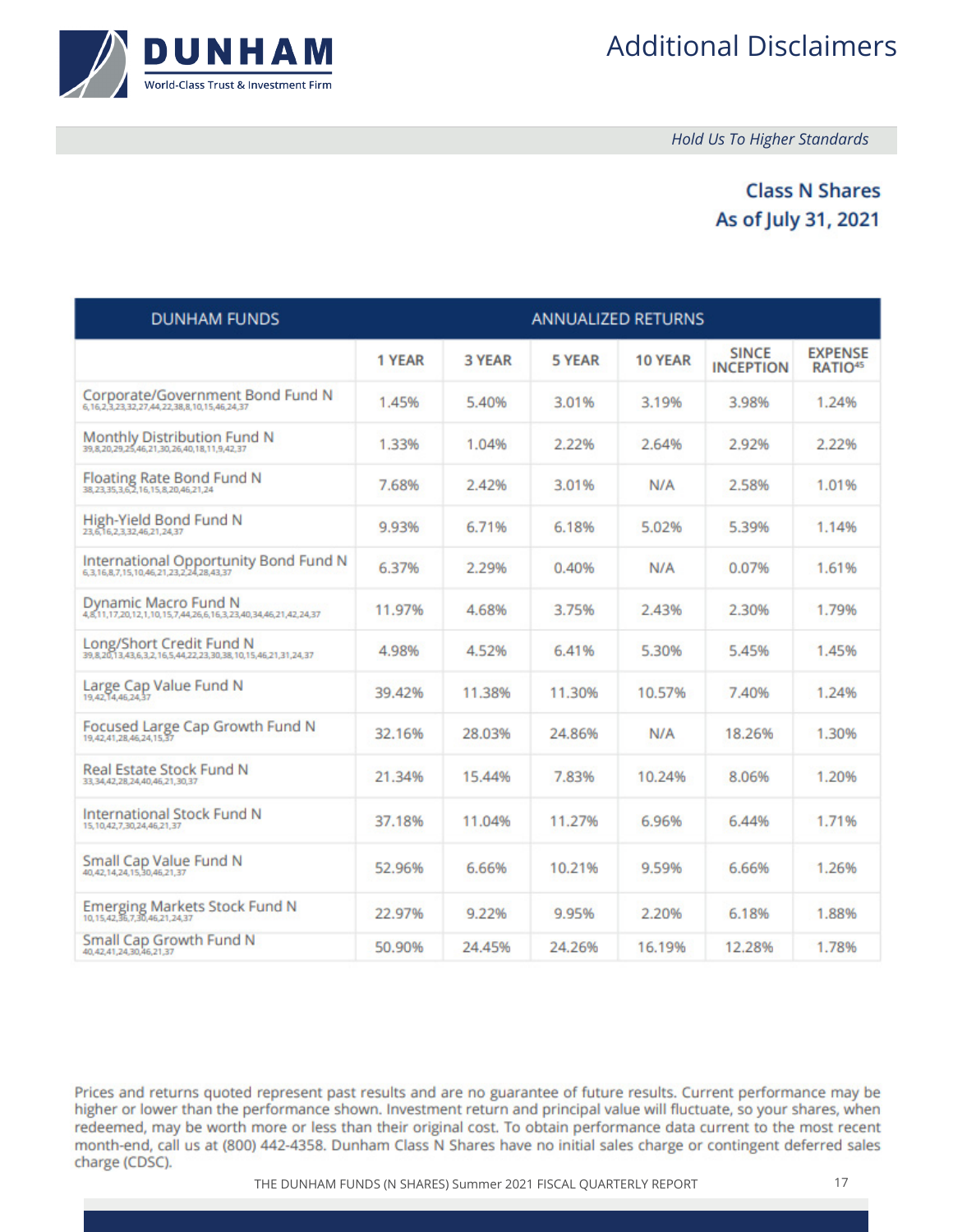

## Additional Disclaimers & Index Definitions

### *Hold Us To Higher Standards*

*The performance data quoted represents past performance. Current performance may be higher or lower than the performance data quoted. Past performance does not guarantee future results. Investment return and principal value of an investment will fluctuate so that an investor's shares, when redeemed, may be worth more or less than original cost. Performance as of the most recent month-end may be obtained by calling (800) 442-4358.*

*Investing in a mutual fund involves risks, including the possible loss of principal. Investors should consider the investment objectives, risks, charges and expenses of the Dunham Funds carefully before investing. For this and other important information about the Dunham Funds please speak to your financial advisor or call us at (800) 442-4358 to request a current summary prospectus and/or prospectus and read it carefully before investing.* **Index Definitions**

Barclays Aggregate Bond Index - is designed to track the performance of the fixed income bond markets including bonds rated Bbb/BBB or higher by Moody's or S&P, respectively.

The Barclays Capital U.S. Corporate High Yield 2% Issuer Capped Index measures the performance of high yield corporate bonds, with a maximum allocation of 2% to any one issuer.

Barclays Global Aggregate Ex-U.S. Bond Index: is an unmanaged index considered representative of bonds of foreign countries.

The Barclays Aggregate Bond Index is an unmanaged index which represents the U.S. investment-grade fixed-rate bond market (includinggovernment and corporate securities, mortgage pass-through securities and asset-backed securities).

The Barclays Global ex-US Aggregate Bond Index Unhedged is designed to be a broad based measure of the global investment-grade, fixedrate, fixed income corporate markets outside the United States.

Barclays Emerging Markets Ex-U.S. Aggregate Bond Index: is an unmanaged index that tracks total returns for external currency-denominated debt instruments of the emerging markets.

The Bank of America Merrill Lynch 3-Month U.S. Treasury Bill Index is an unmanaged index that is comprised of a single U.S. Treasury issue with approximately three months to final maturity, purchased at the beginning of each month and held for one full month.

BofA Merrill Lynch All Convertibles-All Qualities Index is a widely used, unmanaged index that measures the performance of U.S. dollar-denominated convertible securities not currently in bankruptcy with a total market value greater than \$50 million at issuance.

BofA Merrill Lynch High-Yield Bond Cash Pay Index: tracks the performance of U.S. dollar denominated below investment grade corporate debt, currently in a coupon paying period, that is publicly issued in the U.S. domestic market.

BofA Merrill Lynch Treasuries 5-7 Years U.S. Treasury Index – is designed to track U.S. treasury securities with maturities between 5 and 7 years.

BofA Merrill Lynch Treasuries 10+ Years U.S. Treasury Index – is designed to track U.S. treasury securities with maturities of 10 years or more.

BofA Merrill Lynch Treasury Master Index – includes approximately 160 issues in the form of publicly placed, coupon-bearing U.S. Treasury debt.

BofA Merrill Lynch U.S Corporate Bond Index - tracks the performance of U.S. dollar denominated investment grade corporate debt publicly issued in the U.S. domestic Market.

The Credit Suisse Leveraged Loan Total Return Index tracks the investable market of the U.S. dollar denominated leveraged loan market.

Dow Jones Moderately Conservative Index: designed for asset allocation strategists who are willing to take 40% of the risk of the global securities market. It is a total returns index that is a time-varying weighted average of stocks, bonds, and cash The Dow Jones Moderately Conservative Portfolio Index is the efficient allocation of stocks, bonds, and cash in a portfolio whose semi-deviation is 40% of the annualized 36-month historic semi-deviation of the Dow Jones Aggressive Portfolio Index (DJAggPI). Stocks are represented by the DJAggPI. Bonds are represented by an equal weighting of the following four bond indexes with monthly rebalancing: Lehman Government Bonds Index, Lehman Corporate Bonds Index, Lehman Mortgage-backed Bonds Index, and Lehman Majors (ex U.S.) Bonds Index. Cash is represented by the 91-Day T-Bill Auction Average.

FTSE NAREIT All REIT Index - contains all tax-qualified REITs with more than 50 percent of total assets in qualifying real estate assets other than mortgages secured by real property that also meet minimum size and liquidity criteria.

The IQ Hedge Global Macro Beta Index attempts to replicate the risk-adjusted return characteristics of the collective hedge funds using a global macro investment style. The Index does not include hedge funds as components.

IQ Hedge Market Neutral Beta Index - attempts to replicate the risk-adjusted return characteristics of the collective hedge funds using a market neutral investment style.

IQ Hedge Long/Short Beta Index - attempts to replicate the risk-adjusted return characteristics of the collective hedge funds using a long/short investment style.

MSCI AC World ex US Index - is a free float-adjusted market capitalization index that is designed to measure equity market performance in the global developed and emerging markets excluding holdings in the United States.

MSCI Emerging Markets Index - is a free float-adjusted market capitalization index that is designed to measure equity market performance in the global emerging markets.

MSCI EAFE Index: The MSCI Europe Australasia Far East Index is a stock market index that is designed to measure the equity market performance of developed markets outside of the U.S. & Canada.

Russell 1000 Value Index - attempts to measure the performance of large-cap value oriented equities.

Russell 1000 Growth Index - is designed to measure the performance of large-cap growth oriented equities. The index contains securities with a greater than average growth orientation.

Russell 2000 Growth Index - is designed to measure the performance of small-cap growth oriented equities. This index contains equities with greater than average growth orientation.

Russell 2000 Value Index - is designed to measure the performance of small-cap values oriented equities. This index contains equities with a less than average growth orientation, lower price to book, and price earnings ratio.

S&P 500 Index – is designed to track the performance of the largest 500 U.S. companies.

S&P/LSTA Leveraged Loan Index is designed to reflect the performance of the largest facilities in the leveraged loan market. Investors cannot invest directly in an index or benchmark.

Thomson Reuters / Jefferies CRB Commodity Index: an arithmetic average of commodity futures prices with monthly rebalancing.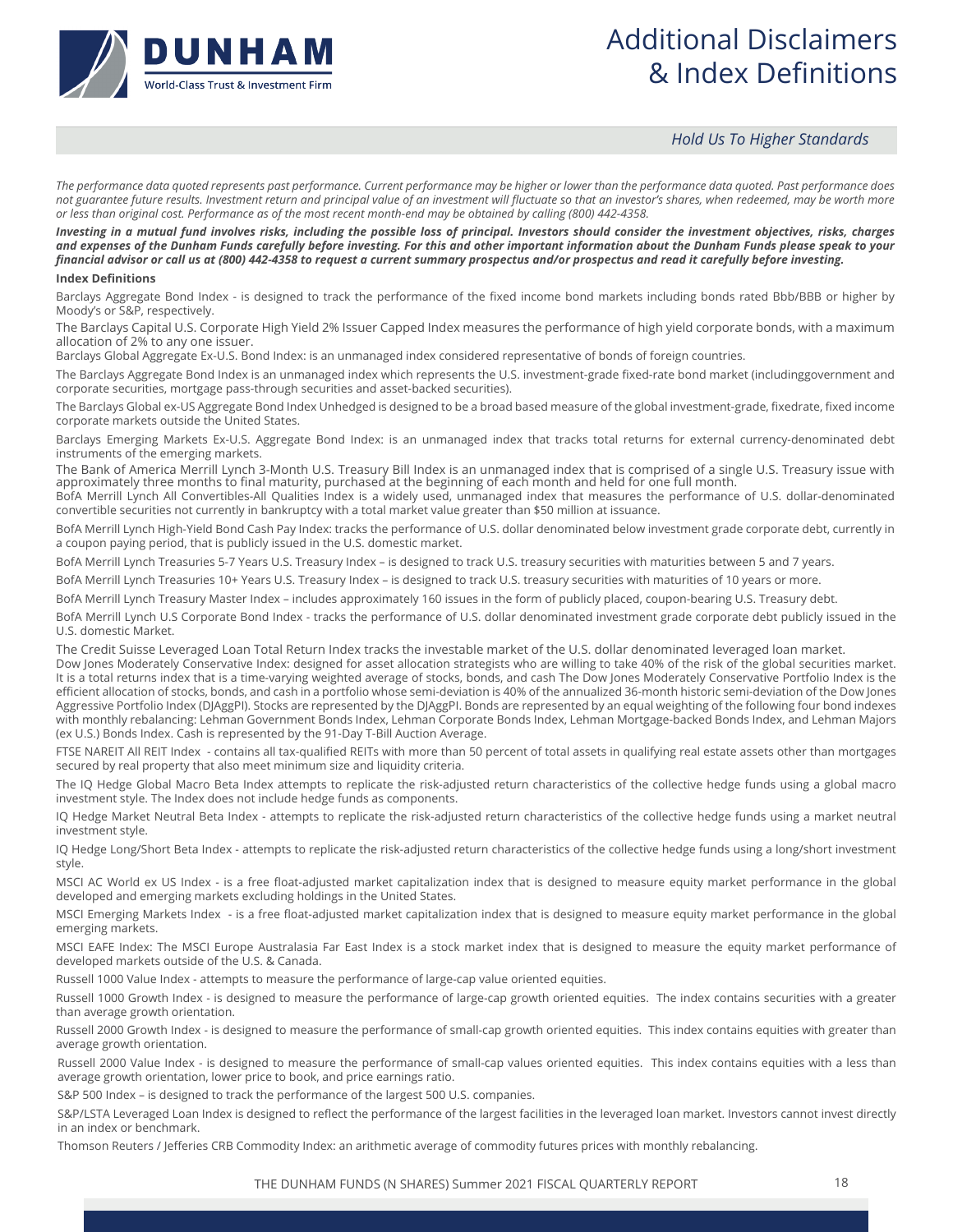

# Additional Disclaimers

 *Hold Us To Higher Standards*

### Top 10 Holdings as of 7/31/2021

| <b>Monthly Distribution Fund</b> |       |
|----------------------------------|-------|
| Xilinx Incorporated              | 8.13% |
| Kansas City Southern             | 7.34% |
| <b>Willis Towers Watson PLC</b>  | 6.16% |
| <b>IHS Markit Ltd</b>            | 5.72% |
| Nuance Communications Inc.       | 5.61% |
| Aerojet Rocketdyne Holdings      | 5.17% |
| <b>PNM Resources</b>             | 4.86% |
| Change Healthcare Inc            | 4.84% |
| VEREIT Inc.                      | 4.69% |
| Altaba Inc                       | 4.29% |

#### **Corporate/Government Bond Fund**

| U.S. Treasury N/B 2.63% 2/29           | 3.04% |
|----------------------------------------|-------|
| U.S. Treasury Note 1.63% 5/31          | 2.64% |
| U.S. Treasury Bond 1.38% 8/50          | 2.40% |
| U.S. Treasury N/B 2.88% 5/49           | 1.69% |
| U.S. Treasury N/B 2.00% 2/50           | 1.60% |
| U.S. Treasury Note 1.88% 2/51          | 1.57% |
| U.S. Treasury Note 1.13% 2/31          | 1.53% |
| U.S. Treasury N/B 0.13% 5/22           | 1.10% |
| U.S. Treasury N/B 1.50% 2/30           | 0.86% |
| Bank of America Corporation 2.69% 4/32 | 0.81% |

#### **High-Yield Bond Fund**

| Ford Motor Co 4.75% 1/43                                 | 1.20% |
|----------------------------------------------------------|-------|
| American Airlines Inc 11.75% 7/25                        | 1.11% |
| Altice Financing SA 5.00% 1/28                           | 1.06% |
| HCA Inc. 3.50% 9/30                                      | 0.94% |
| MPH Acquisition Holdings LLC 5.75% 11/28                 | 0.88% |
| Enova International Inc 8.50% 9/24                       | 0.79% |
| Genesis Energy LP/Genesis 5.63% 6/24                     | 0.74% |
| Ladder Capital Finance Holdings LLLP / Ladder 4.25% 2/27 | 0.74% |
| DaVita Inc 4.63% 6/30                                    | 0.74% |
| EG Global Finance PLC 6.75% 2/25                         | 0.73% |

### **Dynamic Macro Fund**

| U.S. Treasury Bill 0.00% 9/21                 | 38.42% |
|-----------------------------------------------|--------|
| SPDR S&P 500 ETF Trust                        | 24.80% |
| iShares Commodities Select Strategy ETF       | 7.21%  |
| US 10YR FUT OPTN Sep21C 0.00% 8/21            | 3.61%  |
| U.S. Treasury Bill 0.00% 5/22                 | 2.26%  |
| iShares MSCI Emerging Markets ETF             | 1.67%  |
| iShares Currency Hedged MSCI Germany ETF      | 0.97%  |
| EURO-BUND OPTION Sep21P 0.00% 8/21            | 0.47%  |
| SFE 10 Year Australian Bond Future 0.00% 9/21 | 0.30%  |
| <b>Australian Dollar Future</b>               | 0.23%  |
| <b>Long/Short Credit Fund</b>                 |        |
| U.S. Treasury Bill 0.00% 8/21                 | 9.70%  |
| U.S. Treasury Bill 0.00% 10/21                | 9.70%  |
| U.S. Treasury Bill 0.00% 9/21                 | 7.94%  |
| U.S. Treasury Note 1.63% 5/31                 | 5.88%  |
| U.S. Treasury Note 0.88% 6/26                 | 3.85%  |
| U.S. Treasury Note 1.88% 2/51                 | 2.42%  |
| U.S. Treasury Note 2.25% 5/41                 | 2.02%  |
| JPMorgan Chase & Company                      | 1.99%  |
| CSN Resources S.A. 4.63% 6/31                 | 1.87%  |
| Tullow Oil plc 10.25% 5/26                    | 1.84%  |
|                                               |        |
| Large Cap Value Fund                          |        |
| J.P. Morgan Chase & Co.                       | 3.05%  |
| Alphabet Inc                                  | 2.89%  |
| <b>Bank of America Corporation</b>            | 2.85%  |
| UnitedHealth Group Inc                        | 2.48%  |
| Thermo Fisher Scientific Inc                  | 2.43%  |
| NextEra Energy Inc                            | 2.42%  |
| Johnson & Johnson                             | 2.12%  |
| Disney (Walt) Company                         | 2.11%  |
| <b>Target Corp</b>                            | 1.99%  |
| Verizon Communications, Inc.                  | 1.90%  |

"Top 10 Holdings" are presented to illustrate examples of the securities in which the Fund may invest. Because they are represented as of the dates indicated and change from time to time, they may not be representative of the Funds' current or future investments. Top 10 Holdings do not include cash or money market investments.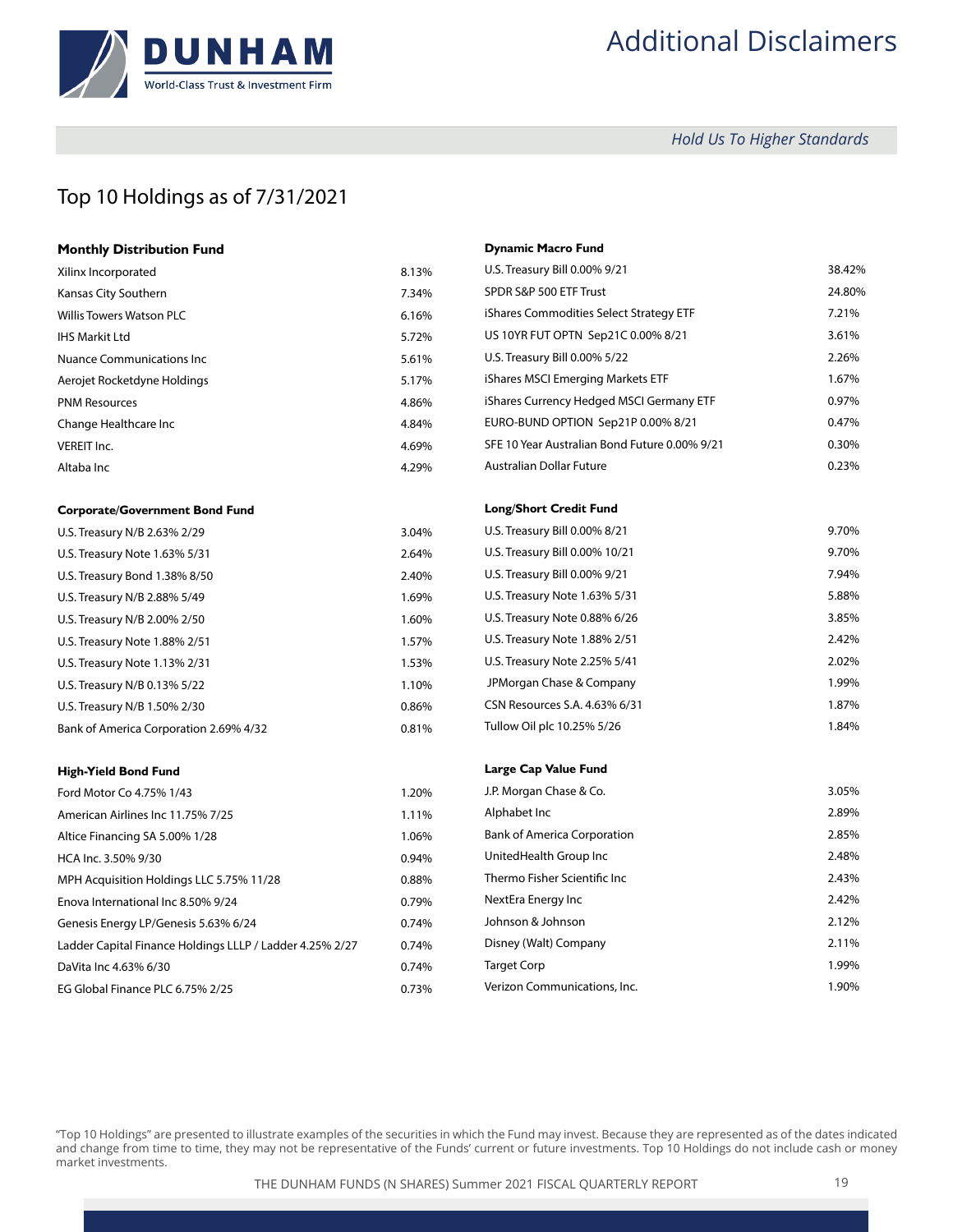

# Additional Disclaimers

 *Hold Us To Higher Standards*

## **Top 10 Holdings As of 7/31/2021**

| <b>Focused Large Cap Growth Fund</b>     |       | <b>Small Cap Value Fund</b>            |       |
|------------------------------------------|-------|----------------------------------------|-------|
| Amazon.Com Incorporated                  | 6.97% | Mr Cooper Group Inc                    | 1.50% |
| ServiceNow, Inc.                         | 5.64% | Abercrombie & Fitch                    | 1.47% |
| Paypal Holdings                          | 5.61% | Amkor Technology Inc.                  | 1.46% |
| Nvidia Corporation                       | 5.47% | Foot Locker Inc                        | 1.42% |
| Mastercard Inc Cl. A                     | 5.37% | <b>UMB Financial Corp</b>              | 1.40% |
| Visa Inc.                                | 5.26% | National Healthcare Corp               | 1.29% |
| <b>Microsoft Corporation</b>             | 5.11% | Goodyear Tire & Rubber Co              | 1.29% |
| Veeva Systems Inc                        | 4.51% | Rambus Inc                             | 1.28% |
| Square Inc                               | 3.93% | G-III Apparel Group Limited            | 1.27% |
| Autodesk, Inc.                           | 3.77% | Sonic Automotive Inc                   | 1.27% |
| <b>International Stock Fund</b>          |       | <b>Small Cap Growth Fund</b>           |       |
| <b>ASML HOLDING NV</b>                   | 2.68% | Insulet Corp                           | 1.73% |
| <b>Samsung Electronics</b>               | 2.46% | Papa John's Intl. Inc                  | 1.46% |
| Sberbank-CLS                             | 1.83% | Elf Beauty Inc                         | 1.44% |
| Glaxosmithkline PLC ADR                  | 1.67% | Crocs, Inc.                            | 1.40% |
| Taiwan Semiconductor Mfg., Inc           | 1.36% | Biohaven Pharmaceutical Holding Co Ltd | 1.30% |
| <b>BHP Billiton PLC</b>                  | 1.26% | Wingstop Inc                           | 1.30% |
| Lukoil PJSC                              | 1.17% | Houlihan Lokey Inc                     | 1.29% |
| ABB Ltd.                                 | 1.09% | Pagerduty Inc                          | 1.29% |
| Itausa - Investimentos Itau              | 1.06% | Formfactor, Inc.                       | 1.29% |
| Roche Holding AG- Genusschein            | 1.03% | Saia Inc.                              | 1.25% |
| <b>Real Estate Stock Fund</b>            |       | <b>Emerging Markets Stock Fund</b>     |       |
| American Tower REIT Inc                  | 8.59% | <b>Taiwan Semiconductor Manufactt</b>  | 6.07% |
| <b>Caesars Entertainment Inc</b>         | 7.41% | Alibaba Group Holding Limited          | 5.65% |
| Fortress Transportation & Infrastructure | 7.37% | Housing Development Finance Corp Ltd   | 2.81% |
| Chindata Group Holdings Ltd. ADR         | 5.51% | <b>Tencent Holdings Limited</b>        | 2.80% |
| 21 Vianet Group Inc                      | 5.19% | <b>Samsung Electronics</b>             | 2.77% |
| Switch Inc                               | 4.80% | Infosys Ltd.                           | 2.52% |
| DigitalBridge Group Inc.                 | 4.67% | <b>NHN Corp</b>                        | 2.11% |
| Alexandria Real Estate Equitie           | 4.27% | LONGi Green Energy Technology Co Ltd   | 1.98% |
| Innovative Industrial Properties Inc     | 4.20% | Contemporary Amperex Technology Co Ltd | 1.81% |
| <b>Hilton Grand Vacations Inc</b>        | 4.11% | China Merchants Bank Co Ltd            | 1.75% |
|                                          |       |                                        |       |

"Top 10 Holdings" are presented to illustrate examples of the securities in which the Fund may invest. Because they are represented as of the dates indicated and change from time to time, they may not be representative of the Funds' current or future investments. Top 10 Holdings do not include cash or money market investments.